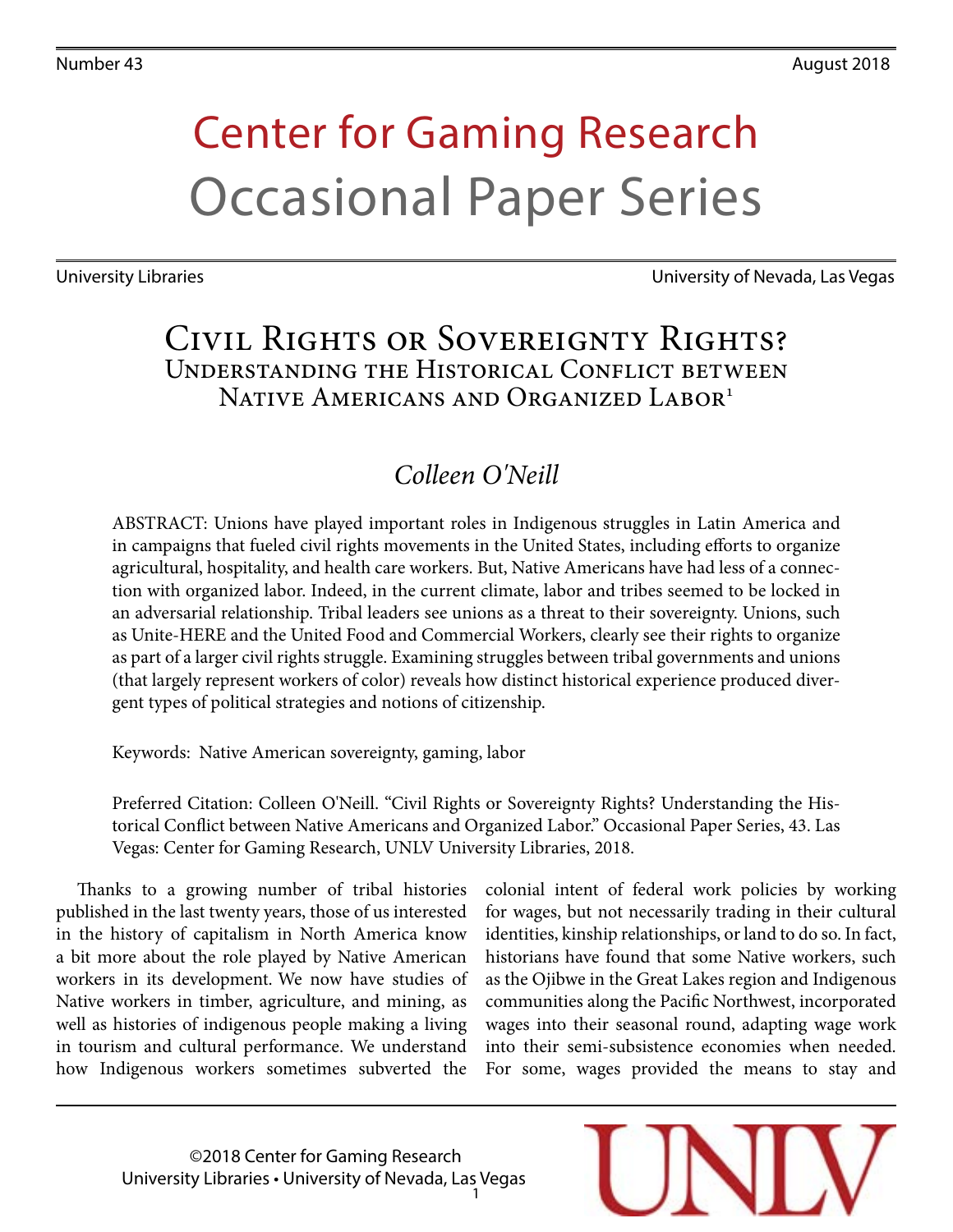rebuild their communities at a time when the federal government favored detribalization.2

Americans and unions. By the mid 20<sup>th</sup> century, most Native Americans had become wage workers, albeit often employed in precarious jobs, such as commercial agriculture, and railroad work or living in communities suffering from high unemployment. Given those conditions, it would seem that Native Americans would welcome unions. But, the connections between the labor movement and Native communities in the United States are strained. As Native Americans entered the wage labor market, unions, even those in the social movement tradition, failed to make significant alliances with Native workers and their tribal governments. Indeed, particularly with the rise in the Indian gaming industry, the relationship between unions and tribal with civil rights.<sup>4</sup> governments remains tense, at best.

America, have connected with unions or workingconditions. There have been a few notable alliances in the past, particularly, in the 1980s between Chico Mendez, the leader of the Rubber Tappers' union and the Indigenous peoples of the Amazon in Brazil. In Latin American countries, such as Bolivia, Mexico, and Ecuador, struggles over class and land issues remain tightly linked. Indigenous peoples played important based demands.<sup>5</sup> roles in revolutionary peasant movements and called policies, not necessarily related to work and wages. In Canada, First Nations peoples formed workers' associations to protect their places in timber and fishing trades. And, as Suzanne Mills and Tyler McCreary have observed, Canadian unions that have historically advocated for social change, beyond workplace issues, have, at times, aligned themselves with First Nations anti-colonial movements.3

We know less about the relationship between Native for change and transformed their unions into social Despite the racism they experienced in unions and the workplace, Black and Latino workers pushed justice movements. As a result, they developed a much stronger link between their unions, workplace issues, and broader community-wide struggles. Even though class exploitation cuts across racial divisions, it also reifies racial categories, allowing some workers to claim white privilege over their nonwhite counterparts. So, for non-Native workers of color, working to end racial discrimination in the name of civil rights, helped to remove obstacles to class solidarity, and to improve their access to better jobs and higher wages. Civil rights unionism may also allow some access to state power and improve their communities as a whole. For non-Native workers of color, labor rights have become synonymous

less enthusiastic about the promise of organized labor. Certainly, racism explains much of the tension. Unions have historically guarded their power to control the shop floor and hiring processes rather than confront racial discrimination among their members and segregation in the structures of their industries. Particularly in of employment for their members.<sup>6</sup> the building trades, unions have notoriously excluded industrial unions forced many labor leaders to put an end to segregated locals and begin to embrace civil rights goals.

Indigenous peoples elsewhere, particularly in Latin focus of Native American social movements. Mills class mass movements to improve their economic Native and non-Native workers collective resistance Sovereignty rights, not civil rights, have been the and McCreary argue that the difference between strategies can be traced to the source of their poverty. Where non-Native workers see exploitation in the wage system, Native Workers point to colonialism and their systematic land dispossession as the central problem. As a result, Native American activists tend to mobilize around collective, tribal issues rather than making class-

for dramatic land reform and changes in other social industry, unions did not have much luck organizing on Native Americans in the United States have been members. Those battles between unions and tribes Before the development of the Indian gaming reservations, except for a few notable exceptions, such as the United Mine Workers on the Navajo Nation. Tribal governments passed resolutions to ban unions on the Navajo and the Shoshone-Bannock Nations in the 1950s and others enacted tribal "Right-to-Work" laws. Tribal leaders worried that unions would assert undue influence over their economies and that they would place their own, non-Indian members in jobs over tribal might be seen as part of a larger anti-colonial struggle to gain more control over their natural resources. Largely extractive industries, the enterprises were often not owned or operated by tribal governments. They primarily received royalty payments, and the promise

people of color from their ranks, until the rise of industries developed by tribal governments that has But, gaming is a different story. It is one of the first yielded significant capital for their communities.<sup>7</sup> Tribal government opposition to unions in this context might be similar to Native leaders struggling against

extractive industries for control over their wealth and Hotel Employees and Restaurant Employees Union environments. Yet, tribal governments wield more control over casinos, than they did over coal, oil and timber companies. In this context, Native governments manage the operations, and in some significant examples, the work force is largely made up of non-Native workers, many of them workers of color. Because of this paradigmatic impasse over competing (HERE) objected.<sup>11</sup> HERE had aggressively organized casino workers throughout the United States and considered hospitality workers as their constituency. They filed an unfair labor practice complaint with the NLRB, arguing that the tribe was not allowed to give preference to one union over the other. HERE leader, Jack Gibbons, who also directed the "no on 5" campaign, was incensed. He argued that "workers in an Indian casino to be able to have their choice of a union, or not having a union or a particular union. The CWA approach is to have the employer choose. That's absurd, in our mind."12

types of rights, the relationship between unions and tribal governments has become decidedly adversarial. In the Indian gaming industry, the battle is between states and tribal governments over who has the legal right to regulate casinos. To settle that conflict, Congress passed the Indian Gaming and Regulatory Act in 1988 (IGRA). That legislation required states, which allowed any kind of legal gambling within its borders, to negotiate agreements – pacts – with tribes that wanted to develop casinos. Those pacts determined the numbers of games, machines, and how casino profits would be distributed, including the percentage paid to the states. IGRA was meant to provide structures that would allow states and tribes to negotiate. But it did not outline how the workplace would be regulated. Some states, such as California, included labor protections in the pacts they negotiated with tribes.<sup>8</sup> But tribal governments This conflict unfolded in the middle of a heated ballot initiative campaign, proposition 5, meant to force Governor Pete Wilson to negotiate with California tribes. CWA supported the measure and HERE mobilized voters to defeat it. Perhaps that explains why the tribes were happy to accommodate the CWA. But, according to Deron Marquez, who led the San Manuel tribe during this rocky period, the tribes were impressed with the union's understanding of sovereignty. As he explained, "they respect[ed] it and wanted to figure out how they can live within it. And so tribes naturally started to move towards them; they reciprocated and

objected, citing their sovereign right to regulate their own operations. In a series of complicated legal battles in California, Michigan, Oklahoma, and Connecticut, tribes insisted that their enterprises were not subject to the laws established under the National Labor Relations Act of 1935. Three cases, including the San Manuel Band of Mission Indians (the Yuhaaviatam Clan of the Serrano People) from the San Bernardino Highlands; the Chickasaw near Oklahoma City; and the Mashantucket Pequod in southeastern Connecticut, demonstrate how tribes have navigated the legal landscape, and created started supporting our movement."<sup>13</sup> In contrast to the CWA, HERE leaders found the sovereignty argument meaningless. From their perspective, San Manuel and its casinos were just another corporation. The union believed their workers deserved the same protections promised under the National Labor Relations Act of 1935. Moreover, their case hinged on dismissing the concept of Native American sovereignty altogether. Unite-HERE's international counsel stated in a supporting brief, ". . . First, there is no doctrine of Indian sovereignty vis-á-vis the federal government. Such a doctrine has not existed and could not exist. . . . When the Native

new tribal institutions in response to growing pressure from organized labor.<sup>9</sup> In Southern California, in the summer of 1998, a turf war was brewing between two unions at the San Manuel Casino. The Communications Workers of America (CWA) had been collecting signatures from workers, indicating their support for the union.10 They had recently conducted a successful campaign at the Viejas Casino, 32 miles Northeast of San Diego, where the tribal government agreed to recognize the union based on a card count. The San Manuel tribe was planning a similar arrangement. The San Manuel tribal leadership had allowed the CWA access to the workplace, and even permitted them to park a trailer on the property. The American nations were conquered, it was inconceivable that they could be given sovereignty co-equal with that of the federal government. If the tribes were allowed to operate large-scale enterprises in interstate commerce subject only to tribal law, the situation would eventually become intolerable, politically, for the supremacy of the federal government would be impaired."<sup>14</sup> The NRLB case and the tribe's eventual appeal would send shockwaves through Indian Country. The board rejected San Manuel's claims that the NLRB did not have jurisdiction over tribally owned and operated

 $2\overline{3}$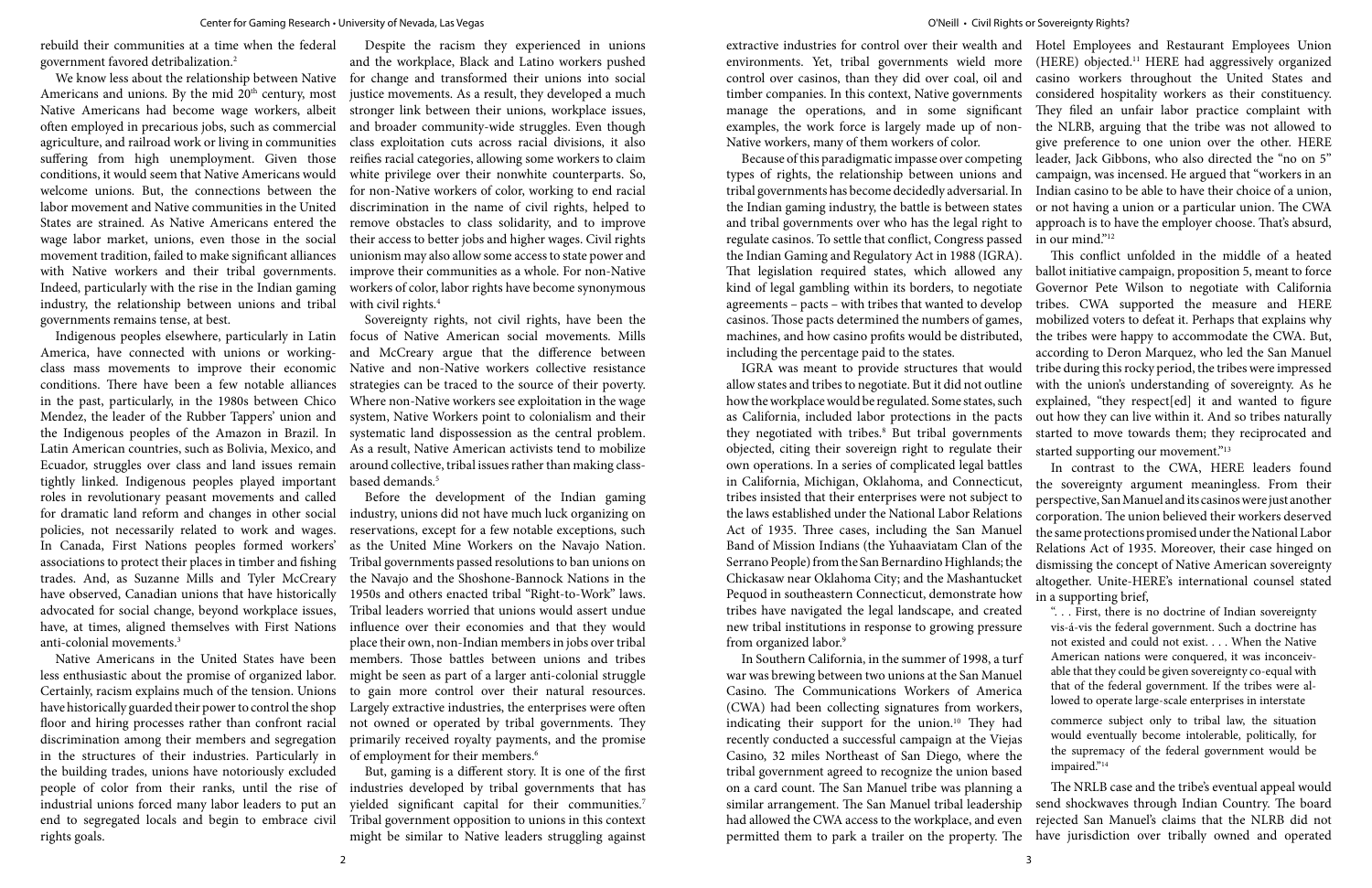enterprises. The US District court of appeals confirmed to have passed. The cocktail waitresses, bartenders and that decision in 2007, ruling that Indian casinos were subject to the NLRA**.** Judge Janice Brown's commentary was particularly biting. According to Brown, tribes could exercise their sovereignty "to maintain traditional customs and practices," but not to operate a successful enterprise outside the grasp of US law.15 San Manuel had previously created its own Tribal Labor Relations Ordinance that guaranteed workers the right to organize unions. Much like states that restricted the activities of public employee unions, the code also restricted the workers' right to strike only after the union and management has reached an impasse within specified arbitration procedures. And picketing on reservation right.<sup>18</sup> land was prohibited. The 2007 decision seems to have building irrelevant.<sup>16</sup>

objected, claiming the NLRB did not have jurisdiction to union activists, they were going to upend the Instead of relying on the NLRB, the workplace would eventually dismissed the tribe's complaint and the union Non-Native workers were concerned with this shift in per-capita policy. Tribal hiring preference codes had not worried them before, since few tribal members worked in service jobs in the casino. But now they were anxious that with the cut in payments, tribal members might take their jobs, and most importantly, according seniority system. After the per-capita announcement, the campaign descended into a nasty battle centered on race. The tribe filed an unfair labor practice, accusing the union of deploying racial language to stir up support for the election. Union members were mortified and defended themselves against those charges. The NLRB won their election.<sup>20</sup>

the CWA, the UAW was willing to acknowledge the members to reconsider their commitment to the NLRB Remarkably, UFCWU leaders encouraged their and file for another election under MERO rules. In a rather pragmatic move, they urged their members to hold another election under the Mashantucket Pequot labor code in 2010. Finally, after years of fighting, they eventually won their election, and in 2013, through an arbitration procedure outlined in tribal code, managed to negotiate a contract.<sup>21</sup>

The San Manuel decision opened the door for unions to organize Indian Casinos. The decision clarified the legal landscape for unions who were reluctant to organize in a climate where workplace rules remained unclear. After 2007, unions including UNITE-HERE, the Teamsters, the United Auto Workers (UAW), and the United Food and Commercial Workers Union (UFCWU) initiated campaigns in Oklahoma, Michigan, and Connecticut. While the way seemed clear, the payments to their members.<sup>19</sup> conflict between workers' rights and sovereignty rights remained unsettled.

The UAW was the first union to launch a successful campaign organizing blackjack dealers, under the NLRB, at the Mashantucket Pequot Foxwoods Casino in Connecticut. Like San Manuel, the Mashantucket Pequot over its enterprises. But, rather than fighting it out in the courts, the tribe negotiated with the union, and agreed to a compromise. The Mashantucket Pequot leaders recognized the UAW and the union agreed to negotiate according to new tribal labor codes administered by the Mashantucket Employment Rights Office (MERO). be governed by tribal law. Similar to the arrangement between Southern California Gaming tribes and sovereignty of the Mashantucket Pequot in exchange for the right to represent workers according to its laws.17

rendered that type of tribal governmental institution Management had already started cutting workers' The Foxwoods Casino was in financial trouble. benefits and experimenting with new management practices meant to make the casino more appealing to high end gamblers. They were imposing new work rules on the floor staff, including policing their work attire, and changing their assigned work areas. The Mashantucket Pequot were also trying to balance their massive debt with the costs of a large-scale expansion of the casino in the midst of a historic economic recession. Servicing that debt required that they halt per capita

That compromise was not easily maintained. Soon thereafter, in 2010, the UFCWU started organizing at Foxwoods. The union's organizers hoped they would follow the same process established by the UAW campaign. But the brief conciliatory moment seemed

other hospitality workers were reluctant to organize under MERO rules. According to organizers, they lost their first election when the Mashantucket Pequot changed the voting rules at the last minute. Under new guidelines, the union was supposed to win a majority of votes within the total number of workers' in the unit, not simply the majority who voted. Changing the rules in the middle of the election increased the workers suspicion of casino management and further eroded morale in the workplace. They demanded a new election, but this time under the NLRB's supervision. They were starting to see the NLRB election as a civil

> the number of hours they worked.<sup>22</sup> But, unlike the Mashantucket Pequots or San Manuel, the Chickasaws refused to compromise and resisted the union's efforts to organize. In response, the union filed an unfair labor practice, accusing the Chickasaw for "unlawful surveillance of union activities, interrogation of employees regarding union activity, and an unlawful no-solicitation policy."23 The NLRB ruled in the union's favor and ordered the tribe to allow the union access to its workers. In a shrewd legal move, the Chickasaws petitioned for an injunction against the NLRB in federal court.24 Like the San Manuel and the Mashantucket Pequod, they argued that the NLRB did not have jurisdiction over enterprises on Chickasaw land. In an ironic twist, they also stressed that their treaty rights superseded the NLRA. The court agreed. According to the judges in the US Court of Appeals for the 10<sup>th</sup> District, two removal treaties, the 1830 Treaty of Dancing Rabbit Creek and the 1866 Treaty of Washington, secured Chickasaw sovereignty rights over NLRB jurisdictional claims. The decision acknowledged the removal of the Chickasaws from their lands in Mississippi and argued that this treaty was distinctly "promised 'to secure' the Nation expansive rights over its new territory." Citing case law that demonstrated the unique nature of treaty rights, they argued that the "[t]reaty granted the [Chickasaw] Nation 'the powers of an almost independent government.'" According to the judicial argument, the Chickasaw land "was a fee simple, not the usual aboriginal Indian title of use and occupancy." As a result, the court upheld the Chickasaw's claim that the NLRB did not have jurisdiction.<sup>25</sup> After struggling for five years over NLRB jurisdictional two competing notions of rights. Non-Indian workers So, what do we make of these three cases? Perhaps, the tribal governments' reaction is merely a reflection of American's growing distrust of organized labor. Or perhaps, their anti-union stance might be interpreted as evidence that they have adopted the business ethics of other American corporations. But, the Indian gaming industry is not like other American corporations. Casinos are owned by Native Nations, not individuals. Their profits are used for investment in tribal infrastructure and for some, redistributed to tribal members, according to the terms negotiated with states in gaming pacts. The development of these casinos, and the subsequent legislation that emerged to regulate their growth, drew tribes and states into a relationship, as Anthropologist David Kamper has termed, "interdependent self-determination."27 This economic structure might help to explain why tribal members see unions as an anathema to their communities. Non-Native workers of color see unions as their advocates, who protect them from companies whose economic interests do not necessarily align with their own. But, tribal members have more at stake with the overall economic success of the casino. They are not only workers, they are owners, and receive part of the casinos' profits, in addition to wages, directly through per capita payments, or indirectly, through the services provided by the tribe. Some scholars have argued that Indian casinos represent an alternative type of economic organization; tribal capitalism as sociologist Duane Champagne has called it.28 While that economy offers promise to Native communities, it continues to fuel the struggle between

Meanwhile, in Oklahoma, blackjack dealers were issues, the Teamsters could not continue their campaign. organizing the Chickasaw's WinStar Casino. In October 2010, they met with Teamster organizers in secret, across state lines in Texas, to plan a union drive. They worried about losing their jobs or suffering other types of workplace reprisals if management found out they were attending union meetings. Like the Foxwoods union activists, they were angry about changes in their working conditions. WinStar managers had significantly changed the tip structure, forcing blackjack dealers to deposit all tips in a common "tote" which was then redistributed and the end of the shift. But, when the dealers started receiving less than they would normally take home if they kept their own tips, they became let the rulings stand. Perhaps Congress will have the suspicious that the casino was taking a cut. They also worried about favoritism in shift assignments, and the precarious way that their health insurance was linked to In 2012, when I interviewed union activists, they held out distant hope that the Supreme Court would finally settle the question since there seemed to be a split decision in the district courts. The 6<sup>th</sup> district court in Michigan ruled in favor of the NLRB, over the Saginaw and the Little River Ottawas. In the 10<sup>th</sup> district court in Oklahoma, the court ruled in favor of the Chickasaw Nation over the NLRB. According to legal expert, Kaign Smith, the courts' decisions seem to reflect their regional histories, particularly their experience in labor and tribal law. Unfortunately for the Teamsters, the Supreme Court refused to settle the split decision, and last word. Legislators have been introducing bills that specifically exempt the NLRB from tribally owned and operated enterprises since 1998.26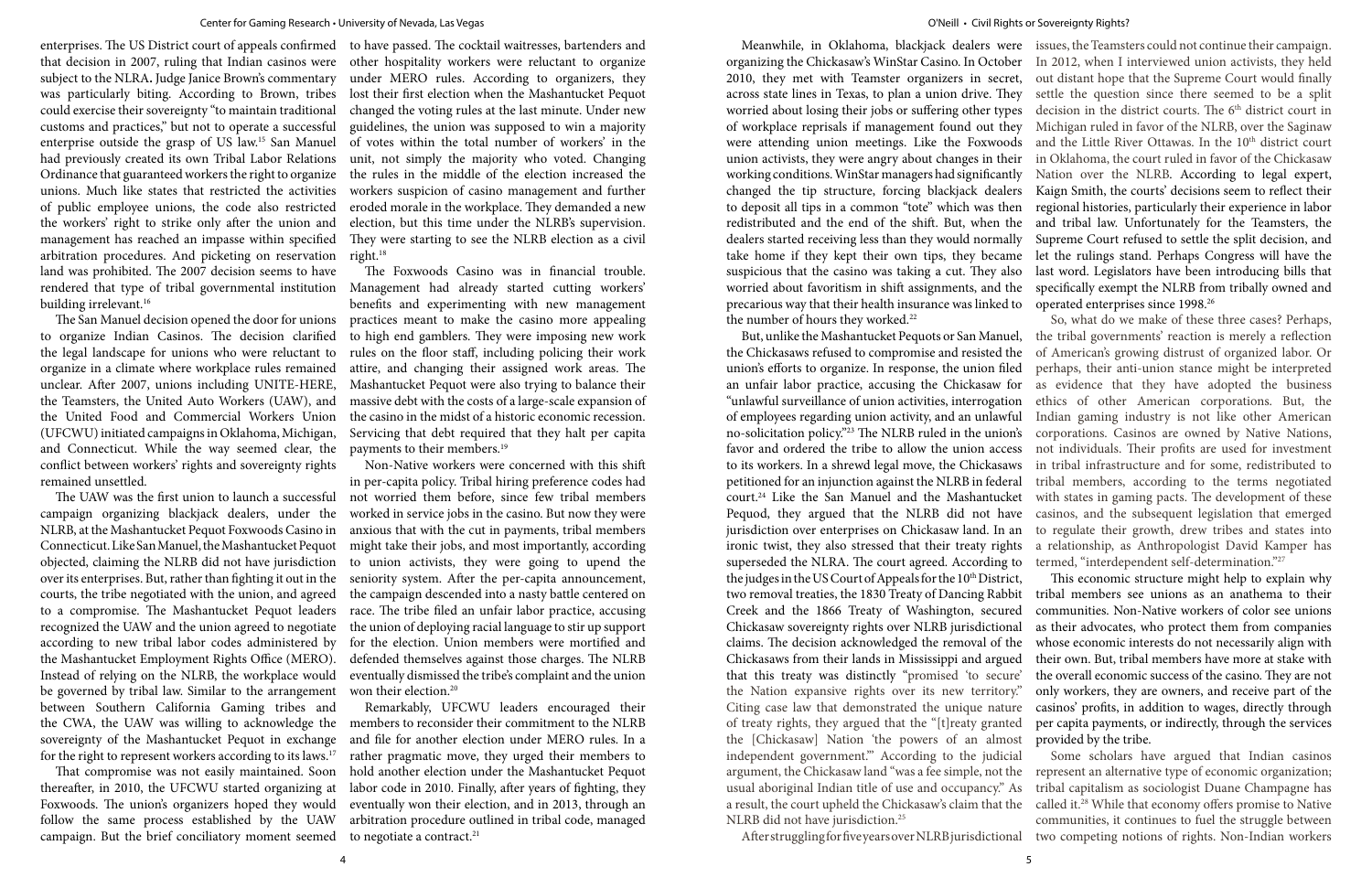feel disenfranchised because they are powerless to influence the laws that govern their workplaces. Tribal governments feel their sovereignty rights threatened if their legal institutions are overturned by federal or state governments. The simple moral of this story, at least in the short run, is that unions need to figure out how to work within this new economic structure.<sup>29</sup> Future research needs to examine what Native casino workers think and what capitalism and a labor movement looks like when there is conflict between Native management, tribal officials and Native workers. My guess is that as more tribes begin to accumulate capital, they will be developing institutions like MERO, to govern the emergence of Native working-class organizations.

#### **Endnotes**

- 5 Suzanne E. Mills and Tyler McCreary, "Social Unionism, Partnership and Conflict: Union Engagement with Aboriginal Peoples in Canada," in *Rethinking the Politics of Labour in Canada edited by Stephanie Ross and Larry Savage* (Halifax: Fernwood Publishing, 2012), 120.
- 6 *Simplot Company* 107 NLRB 1211 (1954); Colleen O'Neill, *Working the Navajo Way: Labor and Culture in the Twentieth Century* (Lawrence: University Press of Kansas), 128; James R. Allison, S*overeignty for Survival: American Energy Development and Indian Self-Determination* (New Haven: Yale University Press, 2015), 41; Dana E. Powell, *Landscapes of Power: Politics of Energy in the Navajo Nation* (Durham: Duke University Press, 2018), 26-64. Chantal Norrgard, "From Berries to Orchards: Tracing the History of Berrying and Economic Transformation among Lake Superior Ojibwe," *American Indian Quarterly* 33(Winter 2OO9), 46; Paul C. Rosier, *Rebirth of the Blackfeet Nation, 1912-1954* (Lincoln: University of Nebraska Press, 2004).
- 7 Steven Andrew Light and Kathryn A. L. Rand, *Indian Gaming and Tribal Sovereignty: The Casino Compromis* (Lawrence: University Press of Kansas, 2005), 99; Rand K. Q. Akee, Katherine A. Spilde, and Jonathan B. Taylor, "The Indian Gaming Regulatory Act and Its Effects on American Indian Economic Development," *The Journal of Economic Perspectives* 29, no. 3 (2015): 186; Carole Goldberg and Duane Champagne, "Ramona Redeemed? The Rise of Tribal Political Power in California," *Wicazo Review*, 17 (Spring, 2002), 45.
- 8 Jonathan Guss, "Gaming Sovereignty? A Plea for Prote ing Worker's Rights While Preserving Tribal Sovereignt *California Law Review* 102(2014), 1633.
- 9 For a contemporary analysis of legal disputes between tribal governments and unions over NLRB jurisdiction, see Kaighn Smith, Jr., "The NLRB and Indian Gaming Three Ways," Drummond Woodsum, Attorneys at Law, May 30, 2012. http://www.dwmlaw.com/READ-ITEM? [tid=266](http://www.dwmlaw.com/READ-ITEM?artid=266) [accessed 7/25/2018].
- 10 Michelle DeArmond, 'Viejas Indians Sign Agreement to Let Union Organize a Casino." Associated Press, 8/26/1998. Katherine A. Spilde Papers on Native Amer can Gaming, 1789-2015. MS-00092. Special Collections, University Libraries, University of Nevada, Las Vegas. La Vegas, Nevada. Box 28, folder: US News: Labor Unions 1991 October-1998 July. 1/3
- 11 I am using the name HERE, instead of its later name, UNITE-HERE, because the two unions merged after the organizing campaign started at San Manuel. HERE merged with UNITE in 2004, and then experienced internal organizational problems until 2009. Explaining those conflicts is beyond the scope of this paper. https://unit

| t            | here.org/who-we-are/history/ [accessed 7/31/2018].                                                               |
|--------------|------------------------------------------------------------------------------------------------------------------|
|              | 12 Chet Barfield, "CWA aims for Viejas labor pact," San                                                          |
|              | Diego Union-Tribune, 8/26/98, p. B-1. Katherine A. Spilde                                                        |
|              | Papers on Native American Gaming, 1789-2015. MS-                                                                 |
|              | 00092. Special Collections, University Libraries, Univer-                                                        |
| $\mathsf{s}$ | sity of Nevada, Las Vegas. Las Vegas, Nevada. Box 28,                                                            |
| .<br>y       | folder: US News: Labor Unions 1991 October-1998 July.                                                            |
|              | 1/3                                                                                                              |
|              | 13 Deron Marquez interview with the author, June 13,                                                             |
|              | 2012. San Diego State University. San Diego, CA. Tran-                                                           |
|              | script in author's possession. Used with permission. For                                                         |
| ŀ.           | a comprehensive analysis of the conflict between tribes,                                                         |
|              | the state of California and unions over gaming, see David                                                        |
|              | Kamper, The Work of Sovereignty: Tribal Labor Relations                                                          |
| v            | and Self-Determination at the Navajo Nation (Santa Fe:                                                           |
|              | School of Advanced Research Press, 2010), 34.                                                                    |
|              | 14 Richard G. McCracken represented UNITE-HERE in the                                                            |
|              | San Manuel appeal in the DC Circuit case in 2007. Rich-                                                          |
| ın           | ard G. McCracken Davis, "San Manuel Indian Bingo and                                                             |
| ni-          | Casino: Centrally Located in The Broad Perspective of                                                            |
|              | Indian Law," The Labor Lawyer, Vol. 21, No. 2 (Fall 2005),<br>158; David Kamper, The Work of Sovereignty: Tribal |
|              | Labor Relations and Self-Determination at the Navajo                                                             |
| sе           | Nation (School of Advanced Research Press, 2010), 33.                                                            |
| lall         | 15 San Manuel Indian Bingo and Casino v. NLRB 475 F.3d                                                           |
|              | 1306 (D.C. Cir 2007), 15; "California Tribe Loses Ma-                                                            |
|              | jor Sovereignty Court Case," Indianz.com, February 12,                                                           |
|              | 2007. https://www.indianz.com/News/2007/000860.asp                                                               |
|              | [accessed 4/5/18].                                                                                               |
| 1?           | 16 San Manuel Indian Bingo and Casino 341 NLRB 1065                                                              |
| Sa           | (2004).                                                                                                          |
|              | 17 Gale Courey Toensing, "Mashantucket-UAW in Ground-                                                            |
| ect-         | breaking Agreement to Negotiate Under Tribal Law," In-                                                           |
| y,"          | <i>dian Country Today,</i> November 12, 2008: 3; Derek Ghan,                                                     |
|              | "Federal Labor Law and the Mashantucket Pequot: Union                                                            |
| ٦            | Organizing at Foxwoods Casino," 37 American Indian Law                                                           |
|              | Review 467(2013), 515.                                                                                           |
|              | 18 Derek Ghan, "Federal Labor Law and the Mashantucket                                                           |
|              | Pequot: Union Organizing at Foxwoods Casino," 37 Amer-                                                           |
| <u>ar-</u>   | ican Indian Law Review 467(2013), 515.                                                                           |
|              | 19 "Pequots' Financial Problems Mount," Global Gaming                                                            |
|              | Business Magazine, August 2, 2010; https://ggbmaga-                                                              |
| i-           | zine.com/article/pequots-financial-problems-mount/<br>[accessed 7/31/2018]; Keri Hohne, UFCWU organizer,         |
| s,           | interview with the author, West Hartford, CT. August 24,                                                         |
| as           | 2012. Recording and transcript in author's possession.                                                           |
|              | Used with permission; Anonymous Foxwoods' worker,                                                                |
|              | interview with author, August 23, 2012, Ledyard, CT. Re-                                                         |
|              | cording and transcript in author's possession. Interview-                                                        |
|              | ee's name withheld on request. Mashantucket Pequot                                                               |
|              | Gaming Enterprise d/b/a Foxwoods Resort Casino Em-                                                               |
| er-          | ployer and United Food And Commercial Workers Union,                                                             |
| sе           | Local 371 Petitioner and Mashantucket Pequot Tribal                                                              |
| <u>te-</u>   | Nation, Case No. 34-RC-2392, Hearing Report, https://                                                            |

- 1 This essay addresses issues in my forthcoming book, *Labor and Sovereignty: The transformation of Work in Indian Country, 1890 to the present*. Do not distribute without author's permission.
- 2 Colleen O'Neill, *Working the Navajo Way: Labor and Culture in the Twentieth Century* (Lawrence: University Press of Kansas, 2005); William J. Bauer, *We Were All Like Migrant Workers Here: Work, Community, and Memory on California's Round Valley Reservation, 1850-1941* (Chapel Hill: The University of North Carolina Press, 2009); Chantal Norrgard, *Seasons of Change: Labor, Treaty Rights, and Ojibwe Nationhood* (Chapel Hill: University of North Carolina Press, 2009); Paige Raibmon, *Authentic Indians: Episodes of Encounter from the Late-Nineteenth-Century Northwest Coast* (Durham: Duke University Press, 2005); Andrew Parnaby, *Citizen Docker: Making a New Deal on the Vancouver Waterfront, 1919-1939* (Toronto: University of Toronto Press, 2008).
- 3 David Arnold, "Work and Culture in Southeast Alaska: Tlingits and the Salmon Fisheries," in *Native Pathways: American Indian Culture and Economic Development in the Twentieth Century* edited by Brian Hosmer and Colleen O'Neill (Boulder, CO: University Press of Colorado, 2004), 156-183; Suzanne E. Mills and Tyler McCreary, "Social Unionism, Partnership and Conflict: Union Engagement with Aboriginal Peoples in Canada," in *Rethinking the Politics of Labour in Canada* edited by Stephanie Ross and Larry Savage (Halifax: Fernwood Publishing, 2012), 116; Marc Becker, *Indians and Leftists in the Making of Ecuador's Modern Indigenous Movements* (Durham: Duke University Press, 2008); Marisol de la Cadena, *Indigenous Mestizos: The Politics of Race and Culture in Cuzco, Peru, 1919–1991*(Durham: Duke University Press, 2000); Margaret E. Keck "Social Equity and Environmental Politics in Brazil: Lessons from the Rubber Tappers of Acre," *Comparative Politics* 27 (July 1995), 409-424.
- 4 Zaragosa Vargas, *Labor Rights Are Civil Rights: Mexican American Workers in Twentieth-Century America* (Princeton**,** Princeton University Press, 2007); Michael K. Honey, *Going Down Jericho Road: The Memphis Strike, Martin Luther King's Last Campaign (*New York: W. W. Norton & Company, 2008); Robert Rodgers Korstad, *Civil Rights Unionism: Tobacco Workers and the Struggle for Democracy in the Mid-Twentieth Century South* (Chapel Hill: University of North Carolina Press, 2003). For a parallel story of feminism and organized labor see, Alice Kessler-Harris, *Gendering Labor History* (Urbana: University of Illinois Press, 2006); Dorothy Sue Cobble, *The Other Women's Movement: Workplace Justice and Social Rights in Modern America (*Princeton University Press, 2005); Nancy Gabin, *Feminism in the Labor Movement: Women and the United Auto Workers, 1935-1975* (Ithaca: Cornell

University Press, 1990); Dennis A. Deslippe, *Rights, Not Roses: Unions and the Rise of Working-Class Feminism, 1945-80* (Urbana: University of Illinois Press, 1999).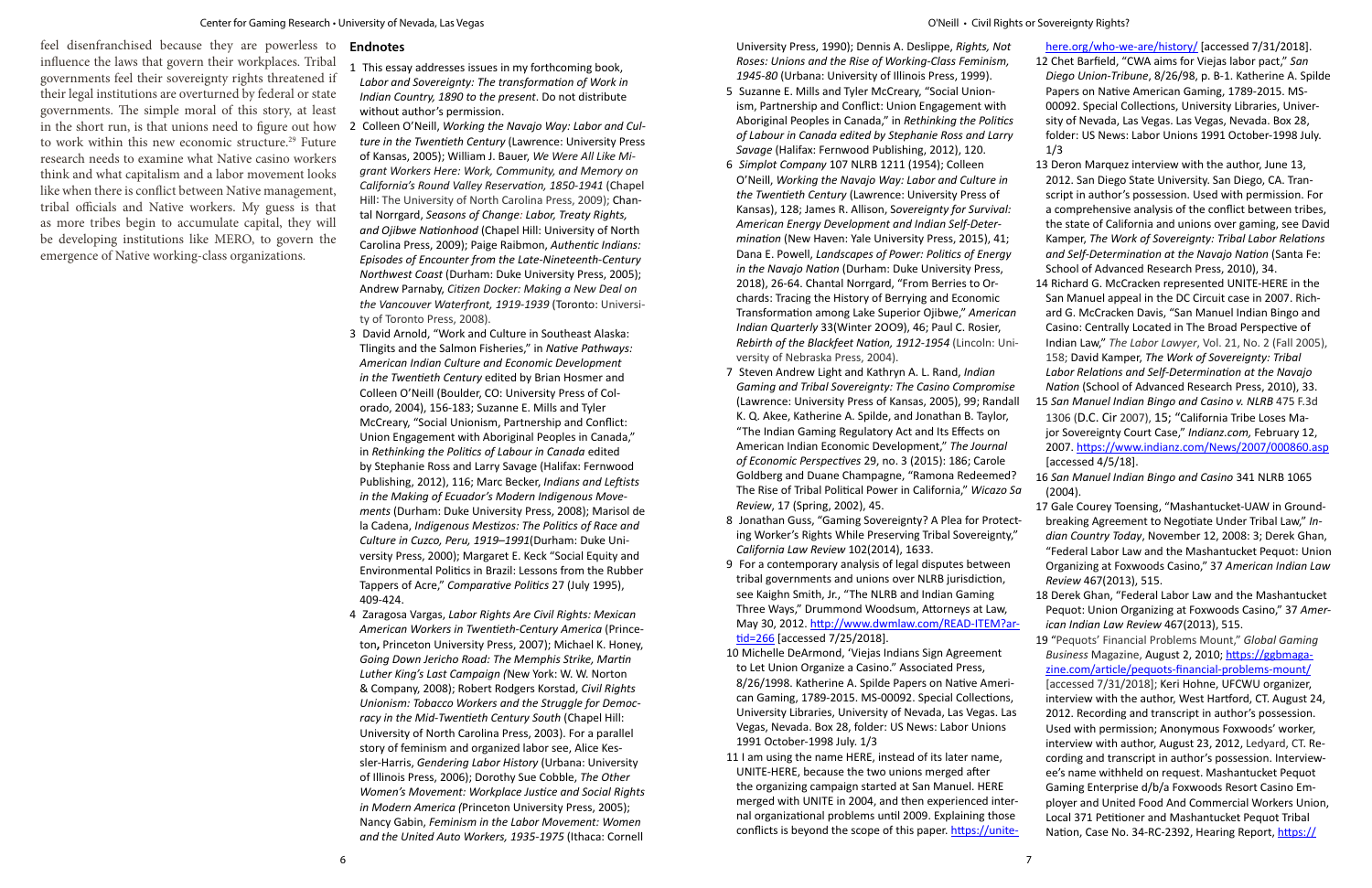#### **About the Author**

Colleen O'Neill is an associate professor of history at Utah State University and former coeditor of the Western Historical Quarterly. She is the author of *Working the Navajo Way: Labor and Culture* in the 20th Century and coeditor (with Brian Hosmer) of *Native Pathways: American Indian Culture and Economic Development in the Twentieth Century. S*he's published several articles and book chapters on Native American gender and work and is currently finishing her next book, *Labor and Sovereignty: the transformation of Work in Indian Country, 1890 to the present*.



# **Occassional Paper Series**

University of Nevada, Las Vegas

## **About the Occasional Paper Series**

In 2010, the Center for Gaming Research launched an Occasional Paper Series that publishes brief studies of gambling and casinos with a policy and publicinterest orientation.

These papers are generally between three and sixthousand words, written with the intent of informing the public discussion of gambling and casinos. Topics include gaming history, casino management, and studies in sociology, economics, and political science related to gambling.

Authors include faculty affiliated with the Center for Gaming Research, particularly Eadington Fellows. As part of their residency, fellows complete a paper for the series.

In June 2013, the UNLV Gaming Press published *Frontiers in Chance: Gaming Research Across the Disciplines*, a collection of many of the papers in the series. For more information about this book, please see <http://gamingpress.unlv.edu/>.

A full set of the papers are available at: [http://gaming.](http://gaming.unlv.edu/papers.html) [unlv.edu/papers.html](http://gaming.unlv.edu/papers.html)

#### [www.nlrb.gov/case/34-RC-002392.](https://www.nlrb.gov/case/34-RC-002392) [accessed 8/31/18].

- 20 Brian Hallenbeck, **"**Foxwoods promotion preferences at issue," *New London Day,* September 24, 2010; Mashantucket Pequot Gaming Enterprise d/b/a Foxwoods Resort Casino Employer and United Food and Commercial Workers Union, Local 371, Petitioner and Mashantucket Pequot Tribal Nation, Case No. 34-RC-2392, Hearing Officer's Report, 1. [https://www.nlrb.gov/case/34-](https://www.nlrb.gov/case/34-RC-002392) [RC-002392](https://www.nlrb.gov/case/34-RC-002392) [accessed 8/31/18]; Keri Hohne, UFCWU organizer, interview with the author, West Hartford, CT. August 24, 2012. Recording and transcript in author's possession.
- 21 Keri Hohne, UFCWU organizer, interview with the author, West Hartford, CT. August 24, 2012. Recording and transcript in author's possession**.** Used with permission**;** Brian Hallenbeck**, "**Arbitration Award Seals Foxwoods Beverage Workers' First Union Contract," *The Day*, January 20, 2014. [https://www.theday.com/arti](https://www.theday.com/article/20131214/BIZ02/312149940)[cle/20131214/BIZ02/312149940](https://www.theday.com/article/20131214/BIZ02/312149940) [accessed 8/29/18.
- 22 Oral interview with Ron Cobb and anonymous Teamster organizer by author, August 14, 2012. Oklahoma City, OK. Recording and Transcript in author's possession. Used with permission
- 23 Michael Eastman, "Court Rejects NLRB Jurisdiction over Tribal Enterprise," *NLRB Insight*, November 8, 2011, [https://web.archive.org/web/20150330004241/http://](https://web.archive.org/web/20150330004241/http://www.nlrbinsight.com:80/2011/11/court-rejects-nlrb-jurisdiction-over-tribal-enterprise) [www.nlrbinsight.com:80/2011/11/court-rejects-nlrb-ju](https://web.archive.org/web/20150330004241/http://www.nlrbinsight.com:80/2011/11/court-rejects-nlrb-jurisdiction-over-tribal-enterprise)[risdiction-over-tribal-enterprise](https://web.archive.org/web/20150330004241/http://www.nlrbinsight.com:80/2011/11/court-rejects-nlrb-jurisdiction-over-tribal-enterprise), [accessed 8/30/18]; *Chickasaw Nation v. NLRB,* No. CIV-11-506-W, slip op. at 8–9 (W.D. Okla. July 11, 2011); 362 NLRB 109 (2015) *[https://narf.org/nill/bulletins/federal/documents/](https://narf.org/nill/bulletins/federal/documents/nlrb_brotherhood_teamsters.html) [nlrb\\_brotherhood\\_teamsters.html](https://narf.org/nill/bulletins/federal/documents/nlrb_brotherhood_teamsters.html) [accessed 8/31/18]; Paul Monies, "Chickasaw Nation Wins Case Against Labor Board over Jurisdiction in Union-Organizing," The Oklahoman, July 20, 2011. [https://newsok.com/arti](https://newsok.com/article/3587100/chickasaw-nation-wins-case-against-labor-board-over-jurisdiction-in-union-organizing-complaints)[cle/3587100/chickasaw-nation-wins-case-against-labor](https://newsok.com/article/3587100/chickasaw-nation-wins-case-against-labor-board-over-jurisdiction-in-union-organizing-complaints)[board-over-jurisdiction-in-union-organizing-complaints](https://newsok.com/article/3587100/chickasaw-nation-wins-case-against-labor-board-over-jurisdiction-in-union-organizing-complaints) [accessed August 29, 2018].*
- 24 Jonathan Guss, "Gaming Sovereignty? A Plea for Protecting Worker's Rights While Preserving Tribal Sovereignty," 102 *Cal. L. Rev.* 1623 (2014), 1653.
- 25 *The Chickasaw Nation v. The National Labor Relations Board*, No. CIV-11-506-W, slip op. at 13, (W.D. Oklahoma, July 11, 2011); *Chickasaw Nation d/b/a Winstar World* Casino 362 NLRB No. 109, fn 3. Using the removal treaties as a defense against the NLRB is ironic, since those treaties were enacted as part of the Indian Removal Act of 1830. That legislation removed Native Americans from southern lands to Oklahoma and lead to the Trail of Tears. Those treaties originally applied to the Choctaw and then extended to the Chickasaw in 1877. For more on the removal treaties, see Amanda L. Paige, Fuller L. Bumpers, and Daniel Littlefield, *Chickasaw Removal* (Ada, OK: Chickasaw Press, 2010) and Arrell M. Gibson,

*The Chickasaws* (Norman, OK: University of Oklahoma Press, 1971).

- 26 Kaign Smith, Drummond Woodsum, Attorneys at Law, "The NLRB and Indian Gaming Three Ways, [http://](http://www.dwmlaw.com/the-nlrb-and-indian-gaming-three-ways) [www.dwmlaw.com/the-nlrb-and-indian-gaming-three](http://www.dwmlaw.com/the-nlrb-and-indian-gaming-three-ways)[ways](http://www.dwmlaw.com/the-nlrb-and-indian-gaming-three-ways), accessed 12/1/2017; Robert Iafolla, "Supreme Court Won't Consider Labor Board Power over Indian Casinos," *Reuters,* June 27, 2016. [Noam Scheiber,](https://www.nytimes.com/by/noam-scheiber) "Senate Bill to Curtail Labor Rights on Tribal Land Falls Short*," New York Times,* April 16, 2018, [https://www.nytimes.](https://www.nytimes.com/2018/04/16/business/economy/senate-tribal-labor.html) [com/2018/04/16/business/economy/senate-tribal-labor.](https://www.nytimes.com/2018/04/16/business/economy/senate-tribal-labor.html) [html](https://www.nytimes.com/2018/04/16/business/economy/senate-tribal-labor.html)
- 27 David Kamper, *The Work of Sovereignty: Tribal Labor Relations and Self-Determination at the Navajo Nation*  (Santa Fe: The School of Advanced Research, 2010), 79. 28 Duane Champagne, "Tribal Capitalism and Tribal Capitalists: Multiple Pathways of Native Economy," in *Native Pathways: American Indian Culture and Economic Development in the Twentieth Century* edited by Brian Hosmer and Colleen O'Neill (University Press of Colorado, 2004), 320.
- 29 Jonathan Guss, "Gaming Sovereignty? A Plea for Protecting Worker's Rights While Preserving Tribal Sovereignty," *California Law Review* 102(2014), 1624.